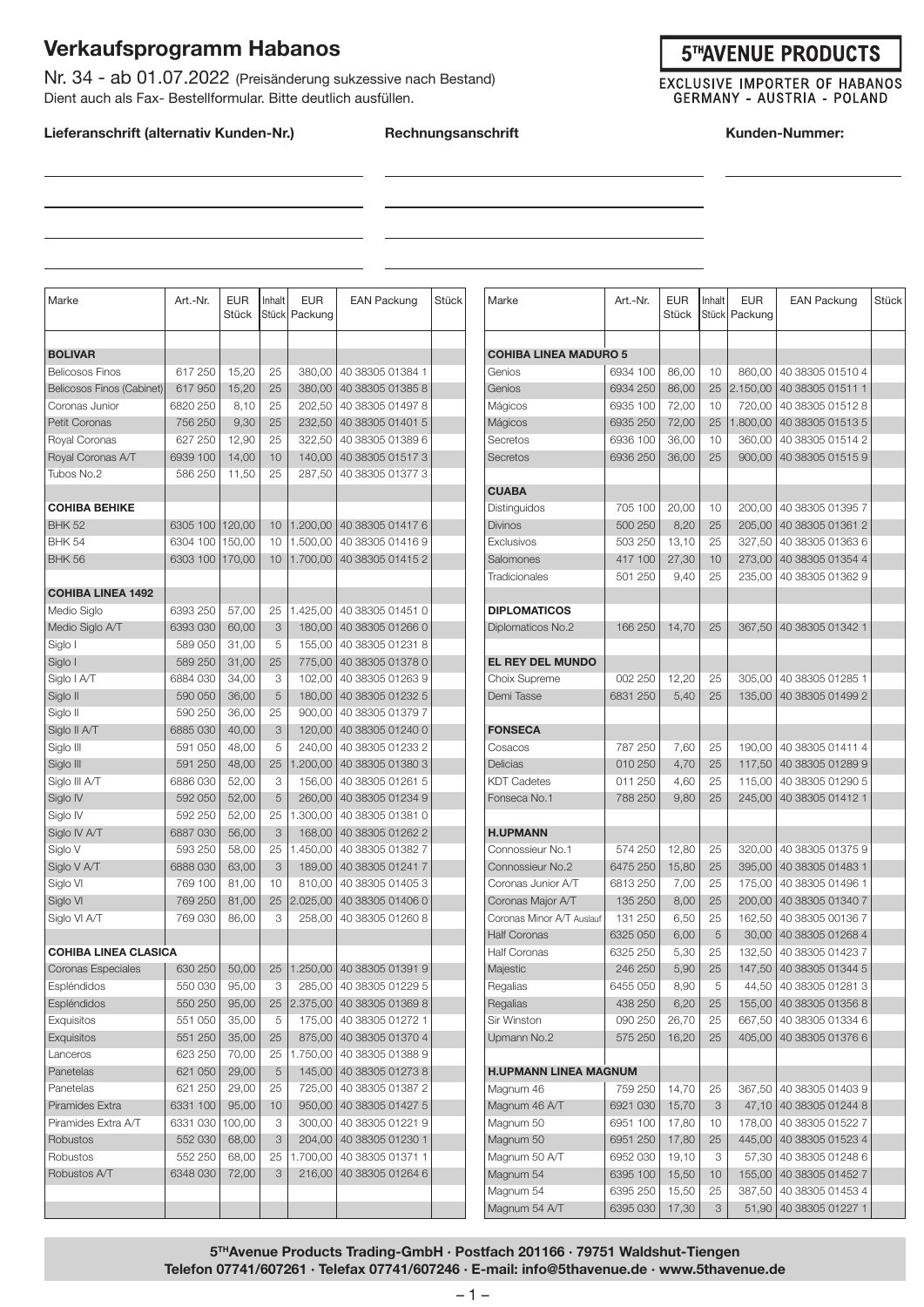### **Verkaufsprogramm Habanos** Nr. 34 - ab 01.07.2022

**Tabaksteuersatz 1,47 % vom Kleinverkaufspreis + 14,00 EUR per 1.000 Stück**

| Marke                                  | Art.-Nr. | <b>EUR</b><br>Stück | Inhalt | <b>EUR</b><br>Stück   Packung | <b>EAN Packung</b>        | Stück |
|----------------------------------------|----------|---------------------|--------|-------------------------------|---------------------------|-------|
| <b>HOYO DE MONTERREY</b>               |          |                     |        |                               |                           |       |
| Coronations A/T                        | 129 250  | 8,40                | 25     | 210,00                        | 40 38305 01336 0          |       |
| Double Coronas                         | 033 250  | 23,00               | 25     | 575,00                        | 40 38305 01298 1          |       |
| Double Coronas                         | 033 500  | 23,00               | 50     | 1.150,00                      | 40 38305 01299 8          |       |
| Palmas Extra                           | 6824 250 | 6,80                | 25     | 170,00                        | 40 38305 01498 5          |       |
| Petit Robustos                         | 6856030  | 11,30               | 3      | 33,90                         | 40 38305 01256 1          |       |
| <b>Petit Robustos</b>                  | 6856 250 | 11,30               | 25     |                               | 40 38305 01501 2          |       |
|                                        |          |                     |        | 282,50                        |                           |       |
| <b>HOYO DE MONTERREY LINEA EPICURE</b> |          |                     |        |                               |                           |       |
| <b>Epicure Especial</b>                | 6942 100 | 15,80               | 10     | 158,00                        | 40 38305 01518 0          |       |
| <b>Epicure Especial</b>                | 6942 250 | 15,80               | 25     | 395,00                        | 40 38305 01519 7          |       |
| Epicure Especial A/T                   | 6942 030 | 17,00               | 3      | 51,00                         | 40 38305 01246 2          |       |
| Epicure No.1                           | 774 250  | 14,80               | 25     | 370,00                        | 40 38305 01409 1          |       |
| Epicure No.1 A/T                       | 6964 030 | 16,00               | 3      | 48,00                         | 40 38305 01257 8          |       |
| Epicure No.2                           | 025 030  | 13,50               | 3      | 40,50                         | 40 38305 01211 0          |       |
| Epicure No.2                           | 025 250  | 13,50               | 25     | 337,50                        | 40 38305 01294 3          |       |
| Epicure No.2                           | 025 500  | 13,50               | 50     | 675,00                        | 40 38305 01295 0          |       |
| Epicure No.2 A/T                       | 6965 030 | 15,30               | 3      | 45.90                         | 40 38305 01258 5          |       |
|                                        |          |                     |        |                               |                           |       |
| HOYO DE MONTERREY LINEA LE HOYO        |          |                     |        |                               |                           |       |
| Le Hoyo de Rio Seco                    | 6438 100 | 18,50               | 10     | 185,00                        | 40 38305 01471 8          |       |
| Le Hoyo de Rio Seco                    | 6438 250 | 18,50               | 25     | 462,50                        | 40 38305 01472 5          |       |
| Le Hoyo de Rio Seco A/T                | 6438 030 | 20,20               | 3      | 60,60                         | 40 38305 01280 6          |       |
| Le Hoyo de San Juan                    | 6361 100 | 19,20               | 10     | 192,00                        | 40 38305 01441 1          |       |
| Le Hoyo de San Juan                    | 6361 250 | 19,20               | 25     | 480,00                        | 40 38305 01442 8          |       |
| Le Hoyo de San Juan A/T                | 6361 030 | 20,60               | 3      | 61,80                         | 40 38305 01265 3          |       |
| Le Hoyo du Depute                      | 773 250  | 8,30                | 25     | 207,50                        | 40 38305 01408 4          |       |
| Le Hoyo du Maire                       | 629 250  | 6,70                | 25     | 167,50                        | 40 38305 01390 2          |       |
| <b>J.L.PIEDRA</b>                      |          |                     |        |                               |                           |       |
| <b>Brevas</b>                          | 407 050  | 2,50                | 5      | 12,50                         | 40 38305 01269 1          |       |
| <b>Brevas</b>                          | 407 120  | 2,50                | 12     | 30,00                         | 40 38305 01351 3          |       |
| Cazadores                              | 408 050  | 2,70                | 5      | 13,50                         | 40 38305 01270 7          |       |
| Cazadores                              | 408 120  | 2,70                | 12     | 32,40                         | 40 38305 01352 0          |       |
| Conservas                              | 409 050  | 2,70                | 5      | 13,50                         | 40 38305 01271 4          |       |
| Conservas                              | 409 120  | 2,70                | 12     | 32,40                         | 40 38305 01353 7          |       |
| Petit Caballeros                       | 6459 030 | 3,20                | 3      | 9,60                          | 40 38305 01282 0          |       |
| Petit Caballeros                       | 6459 120 | 3,20                | 12     | 38,40                         | 40 38305 01482 4          |       |
| <b>Petit Cazadores</b>                 | 6933 050 | 2,10                | 5      | 10,50                         | 40 38305 01259 2          |       |
| Petit Cazadores                        | 6933 120 | 2,10                | 12     | 25,20                         | 40 38305 01508 1          |       |
| <b>JUAN LOPEZ</b>                      |          |                     |        |                               |                           |       |
| Selección No.1                         | 636 250  | 12,90               | 25     |                               | 322,50   40 38305 01393 3 |       |
| Selección No.2                         | 785 250  | 11,90               | 25     | 297,50                        | 40 38305 01410 7          |       |
|                                        |          |                     |        |                               |                           |       |
| <b>LA FLOR DE CANO</b>                 |          |                     |        |                               |                           |       |
| Elegidos                               | 6478 100 | 4,60                | 10     | 46,00                         | 40 38305 01485 5          |       |
| Petit Coronas                          | 6811 250 | 4,00                | 25     | 100.00                        | 40 38305 01495 4          |       |
| <b>LA GLORIA CUBANA</b>                |          |                     |        |                               |                           |       |
| Medaille D'Or No.4                     | 008 250  | 8,40                | 25     |                               | 210,00   40 38305 01288 2 |       |
| <b>MONTECRISTO</b>                     |          |                     |        |                               |                           |       |
| "A"                                    | 050 050  | 55,00               | 5      | 275,00                        | 40 38305 01307 0          |       |
| Especial No.2                          | 049 250  | 16,20               | 25     | 405,00                        | 40 38305 01306 3          |       |
| Especiales                             | 048 250  | 20,00               | 25     | 500,00                        | 40 38305 01305 6          |       |
| Joyitas                                | 052 250  | 8,00                | 25     |                               | 200,00 40 38305 01309 4   |       |
| Medias Coronas                         | 6378 050 | 9,30                | 5      | 46,50                         | 40 38305 01226 4          |       |
| Medias Coronas                         | 6378 250 | 7,80                | 25     | 195,00                        | 40 38305 01449 7          |       |
| No.1                                   | 051 250  | 16,20               | 25     | 405,00                        | 40 38305 01308 7          |       |
| No.2                                   | 053 030  | 18,50               | 3      | 55,50                         | 40 38305 01213 4          |       |
| No.2                                   | 053 100  | 18,50               | 10     | 185,00                        | 40 38305 01310 0          |       |

| Marke                                | Art.-Nr.             | <b>EUR</b><br>Stück | Inhalt  | <b>EUR</b><br>Stück   Packung | <b>EAN Packung</b>                   | Stück |
|--------------------------------------|----------------------|---------------------|---------|-------------------------------|--------------------------------------|-------|
| No.2                                 | 053 250              | 18,50               | 25      | 462,50                        | 40 38305 01311 7                     |       |
| No.3                                 | 046 050              | 14,00               | 5       | 70,00                         | 40 38305 01212 7                     |       |
| No.3                                 | 046 250              | 14,00               | 25      | 350,00                        | 40 38305 01303 2                     |       |
| No.4                                 | 043 030              | 10,80               | 3       | 32,40                         | 40 38305 01252 3                     |       |
| No.4                                 | 043 050              | 10,80               | 5       | 54,00                         | 40 38305 01251 6                     |       |
| No.4                                 | 043 100              | 10,80               | 10      | 108,00                        | 40 38305 01300 1                     |       |
| No.4                                 | 043 250              | 10,80               | 25      | 270,00                        | 40 38305 01301 8                     |       |
| No.5                                 | 054 050              | 8,70                | 5       | 43,50                         | 40 38305 01214 1                     |       |
| No.5                                 | 054 100              | 8,70                | 10      | 87,00                         | 40 38305 01312 4                     |       |
| No.5                                 | 054 250              | 8,70                | 25      | 217,50                        | 40 38305 01313 1                     |       |
| Petit No.2                           | 6347 100             | 13,40               | 10      | 134,00                        | 40 38305 01434 3                     |       |
| Petit No.2                           | 6347 250             | 13,40               | 25      | 335,00                        | 40 38305 01435 0                     |       |
| Petit No.2 A/T                       | 6379 030             | 15,20               | 3       | 45,60                         | 40 38305 01210 3                     |       |
| Petit Tubos                          | 758 030              | 13,20               | 3       | 39,60                         | 40 38305 01236 3                     |       |
| Petit Tubos                          | 758 050              | 13,20               | 5       | 66,00                         | 40 38305 01237 0                     |       |
| Petit Tubos                          | 758 250              | 13,20               | 25      | 330,00                        | 40 38305 01402 2                     |       |
| Tubos                                | 047 250              | 19,10               | 25      | 477,50                        | 40 38305 01304 9                     |       |
| <b>MONTECRISTO LINEA 1935</b>        |                      |                     |         |                               |                                      |       |
| Dumas                                | 6417 200             | 46,00               | 20      | 920,00                        | 40 38305 01460 2                     |       |
| Leyenda                              | 6415 200             | 66,00               | 20      | 1.320,00                      | 40 38305 01458 9                     |       |
| Maltés                               | 6416 200             | 58,00               | 20      | 1.160,00                      | 40 38305 01459 6                     |       |
|                                      |                      |                     |         |                               |                                      |       |
| <b>MONTECRISTO LINEA EDMUNDO</b>     |                      |                     |         |                               |                                      |       |
| Double Edmundos                      | 6346 030             | 19,60               | 3       | 58,80                         | 40 38305 01223 3                     |       |
| Double Edmundos                      | 6346 100             | 19,60               | 10      | 196,00                        | 40 38305 01432 9                     |       |
| Double Edmundos                      | 6346 250             | 19,60               | 25      | 490,00                        | 40 38305 01433 6                     |       |
| Edmundos                             | 546 030              | 18,00               | 3       | 54,00                         | 40 38305 01228 8                     |       |
| Edmundos                             | 546 250              | 18,00               | 25      | 450,00                        | 40 38305 01368 1                     |       |
| Edmundos A/T                         | 6889 030             | 19,60               | 3       | 58,80                         | 40 38305 01242 4                     |       |
| Petit Edmundos                       | 6928 100             | 14,90               | 10      | 149,00                        | 40 38305 01506 7                     |       |
| Petit Edmundos<br>Petit Edmundos A/T | 6928 250<br>6922 030 | 14,90<br>16,20      | 25<br>3 | 372,50<br>48,60               | 40 38305 01507 4<br>40 38305 01245 5 |       |
|                                      |                      |                     |         |                               |                                      |       |
| <b>MONTECRISTO OPEN</b>              |                      |                     |         |                               |                                      |       |
| Eagle                                | 6968 200             | 19,20               | 20      | 384,00                        | 40 38305 01527 2                     |       |
| Eagle A/T                            | 6968 030             | 20,20               | 3       | 60,60                         | 40 38305 01249 3                     |       |
| Junior                               | 6962 200             | 8,70                | 20      | 174,00                        | 40 38305 01524 1                     |       |
| Junior A/T                           | 6962 030             | 10, 10              | 3       | 30,30                         | 40 38305 01255 4                     |       |
| Master                               | 6966 200             | 14,90               | 20      | 298,00                        | 40 38305 01525 8                     |       |
| Master A/T                           | 6966 030             | 16,00               | 3       | 48,00                         | 40 38305 01253 0                     |       |
| Regata                               | 6985 200             | 12,10               | 20      | 242,00                        | 40 38305 01529 6                     |       |
| Regata A/T                           | 6985 030             | 13,40               | 3       | 40,20                         | 40 38305 01254 7                     |       |
| <b>PARTAGAS</b>                      |                      |                     |         |                               |                                      |       |
| Aristocrats                          | 448 250              | 6,00                | 25      | 150,00                        | 40 38305 01357 5                     |       |
| Capitols                             | 6394 050             | 11,20               | 5       | 56,00                         | 40 38305 01743 6                     |       |
| Coronas Junior A/T                   | 6802 250             | 7,70                | 25      | 192,50                        | 40 38305 01488 6                     |       |
| Coronas Senior A/T                   | 134 250              | 8,10                | 25      | 202,50                        | 40 38305 01339 1                     |       |
| de Luxe A/T                          | 076 250              | 9,00                | 25      | 225,00                        | 40 38305 01328 5                     |       |
| Habaneros                            | 6804 250             | 5,30                | 25      | 132,50                        | 40 38305 01490 9                     |       |
| Lusitanias                           | 083 100              | 23,40               | 10      | 234,00                        | 40 38305 01331 5                     |       |
| Lusitanias                           | 083 250              | 23,40               | 25      | 585,00                        | 40 38305 01332 2                     |       |
| Lusitanias                           | 083 500              | 23,40               | 50      | 1.170,00                      | 40 38305 01333 9                     |       |
| Mille Fleurs                         | 075 050              | 6,20                | 5       | 31,00                         | 40 38305 01250 9                     |       |
| Mille Fleurs                         | 075 100              | 6,20                | 10      | 62,00                         | 40 38305 01326 1                     |       |
| Mille Fleurs                         | 075 250              | 6,20                | 25      | 155,00                        | 40 38305 01327 8                     |       |
| $8 - 9 - 8$                          | 045 250              | 18,00               | 25      | 450,00                        | 40 38305 01302 5                     |       |
| Petit Coronas Especiales             | 6801 250             | 6,20                | 25      | 155,00                        | 40 38305 01487 9                     |       |
| Presidentes                          | 722 250              | 13,80               | 25      | 345,00                        | 40 38305 01396 4                     |       |
| <b>Shorts</b>                        | 753 250              | 7,90                | 25      | 197,50                        | 40 38305 01399 5                     |       |
| Shorts                               | 753 500              | 7,90                | 50      | 395,00                        | 40 38305 01400 8                     |       |
| Super Partagás                       | 6803 250             | 6,20                | 25      | 155,00                        | 40 38305 01489 3                     |       |

**5THAVENUE PRODUCTS** EXCLUSIVE IMPORTER OF HABANOS<br>GERMANY - AUSTRIA - POLAND

**5THAvenue Products Trading-GmbH · Postfach 201166 · 79751 Waldshut-Tiengen Telefon 07741/607261 · Telefax 07741/607246 · E-mail: info@5thavenue.de · www.5thavenue.de**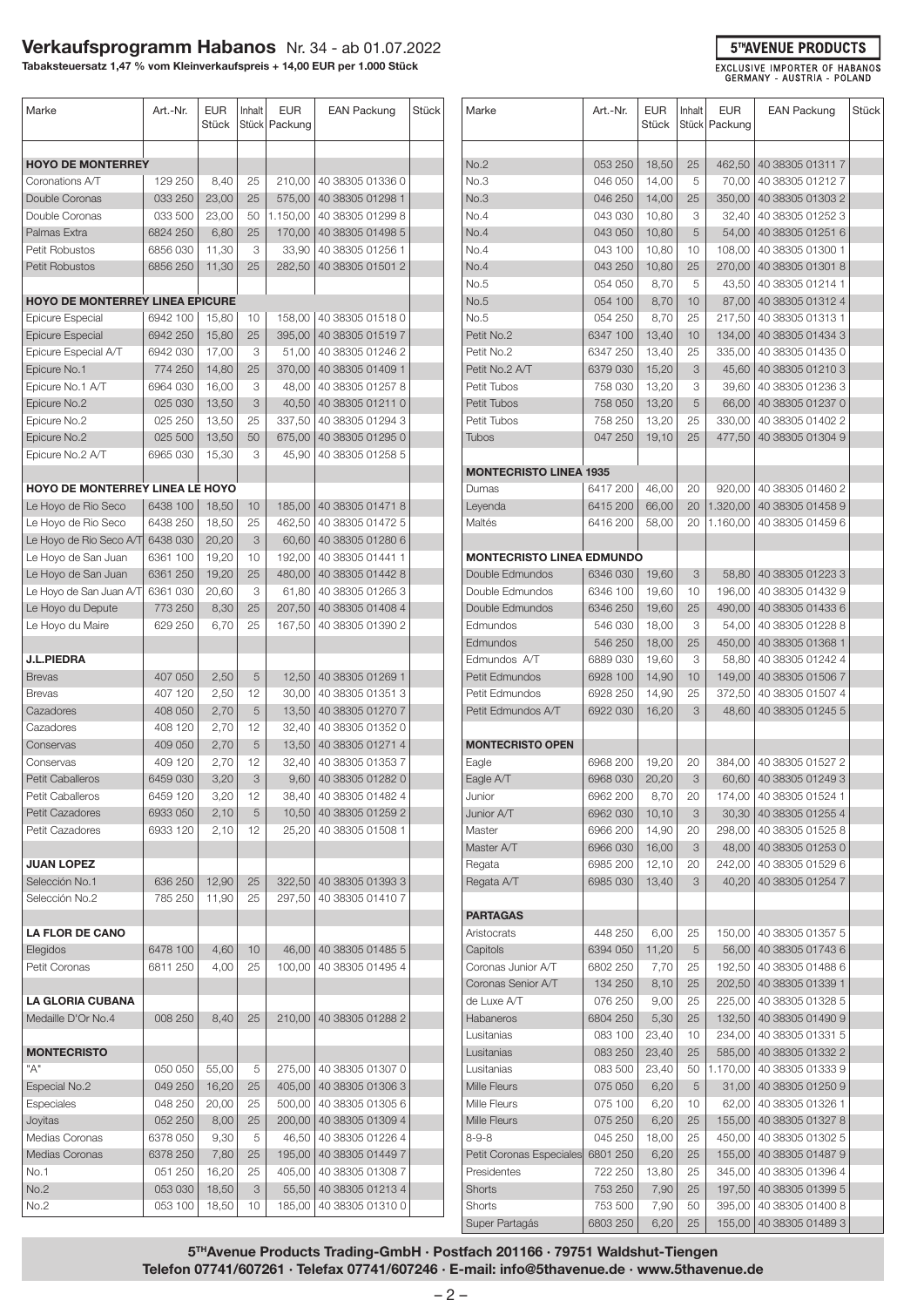# **Verkaufsprogramm Habanos** Nr. 34 - ab 01.07.2022

**Tabaksteuersatz 1,47 % vom Kleinverkaufspreis + 14,00 EUR per 1.000 Stück**

| Marke                                     | Art.-Nr.             | <b>EUR</b><br>Stück | Inhalt          | EUR<br>Stück   Packung | <b>EAN Packung</b>                   | Stück |
|-------------------------------------------|----------------------|---------------------|-----------------|------------------------|--------------------------------------|-------|
| PARTAGAS LINEA MADURO                     |                      |                     |                 |                        |                                      |       |
| No.1                                      | 6435 250             | 16,00               | 25              |                        | 400,00   40 38305 01468 8            |       |
| No.2                                      | 6436 250             | 16,50               | 25              | 412,50                 | 40 38305 01469 5                     |       |
| No.3                                      | 6437 250             | 17,50               | 25              | 437,50                 | 40 38305 01470 1                     |       |
| <b>PARTAGAS LINEA SERIE</b>               |                      |                     |                 |                        |                                      |       |
| Serie D No.4                              | 004 100              | 14,80               | 10              |                        | 148.00   40 38305 01286 8            |       |
| Serie D No.4                              | 004 250              | 14,80               | 25              | 370,00                 | 40 38305 01287 5                     |       |
| Serie D No.4 A/T                          | 6946 030             | 16,30               | 3               | 48,90                  | 40 38305 01247 9                     |       |
| Serie D No.5                              | 6329 100             | 13,00               | 10              | 130.00                 | 40 38305 01425 1                     |       |
| Serie D No.5                              | 6329 250             | 13,00               | 25              | 325,00                 | 40 38305 01426 8                     |       |
| Serie D No.5 A/T                          | 6329 030             | 14,80               | 3               |                        | 44,40   40 38305 01220 2             |       |
| Serie D No.6                              | 6362 050             | 10,70               | 5               |                        | 53,50 40 38305 01224 0               |       |
| Serie D No.6                              | 6362 200             | 10,70               | 20              | 214,00                 | 40 38305 01443 5                     |       |
| Serie E No.2                              | 6324 050             | 18,00               | 5               | 90,00                  | 40 38305 01421 3                     |       |
| Serie E No.2                              | 6324 250             | 18,00               | 25              | 450,00                 | 40 38305 01422 0                     |       |
| Serie E No.2 A/T                          | 6324 030             | 19,80               | 3               | 59,40                  | 40 38305 01219 6                     |       |
| Serie P No.2                              | 6866 100             | 17,80               | 10              | 178,00                 | 40 38305 01502 9                     |       |
| Serie P No.2                              | 6866 250             | 17,80               | 25              | 445,00                 | 40 38305 01503 6                     |       |
| Serie P No.2 A/T                          | 6866 030             | 19,40               | 3               | 58,20                  | 40 38305 01239 4                     |       |
| POR LARRAÑAGA                             |                      |                     |                 |                        |                                      |       |
| Galanes                                   | 6477 100             | 10,00               | 10 <sup>°</sup> |                        | 100,00   40 38305 01484 8            |       |
| Montecarlos                               | 099 250              | 6,10                | 25              |                        | 152,50   40 38305 01335 3            |       |
| Petit Coronas                             | 619 500              | 8,00                | 50              | 400,00                 | 40 38305 01386 5                     |       |
|                                           |                      |                     |                 |                        |                                      |       |
| <b>PUNCH</b><br>Coronations A/T           | 509 250              |                     |                 |                        | 200,00   40 38305 01366 7            |       |
| Double Coronas                            | 631 250              | 8,00<br>21,80       | 25<br>25        |                        | 545,00   40 38305 01392 6            |       |
| Petit Coronations A/T                     | 030 250              | 7,20                | 25              |                        | 180,00   40 38305 01296 7            |       |
| Punch                                     | 031 250              | 14,10               | 25              | 352,50                 | 40 38305 01297 4                     |       |
| Punch A/T                                 | 6948 100             | 15,50               | 10              | 155,00                 | 40 38305 01521 0                     |       |
| Short de Punch                            | 6454 100             | 12,80               | 10              | 128,00                 | 40 38305 01479 4                     |       |
| <b>QUAI D'ORSAY</b>                       |                      |                     |                 |                        |                                      |       |
| Coronas Claro                             | 6835 250             | 11,10               | 25              |                        | 277,50   40 38305 01500 5            |       |
| No.50                                     | 6420 100             | 10, 10              | 10              |                        | 101,00 40 38305 01464 0              |       |
| No.50                                     | 6420 250             | 10, 10              | 25              |                        | 252,50 40 38305 01465 7              |       |
| No.54                                     | 6419 100             | 13,50               | 10              |                        | 135,00   40 38305 01462 6            |       |
| No.54                                     | 6419250              | 13,50               | 25              | 337,50                 | 40 38305 01463 3                     |       |
|                                           |                      |                     |                 |                        |                                      |       |
| <b>QUINTERO</b>                           |                      |                     |                 |                        |                                      |       |
| <b>Brevas</b>                             | 016 250              | 3,00                | 25              |                        | 75,00 40 38305 01292 9               |       |
| Favoritos                                 | 6334 050             | 3,50                | 5               | 17,50                  | 40 38305 01274 5                     |       |
| Favoritos                                 | 6334 250<br>6334 030 | 3,50                | 25              | 87,50                  | 40 38305 01430 5<br>40 38305 01278 3 |       |
| Favoritos A/T<br>Londres Extra            | 017 250              | 4,20<br>3,30        | З<br>25         | 12,60<br>82,50         | 40 38305 01293 6                     |       |
| Panetelas                                 | 015 250              | 2,80                | 25              | 70,00                  | 40 38305 01291 2                     |       |
| <b>Petit Quinteros</b>                    | 6365 250             | 2,50                | 25              | 62,50                  | 40 38305 01445 9                     |       |
| <b>Tubulares</b>                          | 6302 030             | 3,90                | 3               | 11,70                  | 40 38305 01267 7                     |       |
|                                           |                      |                     |                 |                        |                                      |       |
| <b>RAFAEL GONZALEZ</b><br>Panetelas Extra | 259 250              | 3,70                | 25              | 92,50                  | 40 38305 01348 3                     |       |
| Perlas                                    | 6333 250             | 5,40                | 25              | 135,00                 | 40 38305 01429 9                     |       |
| Petit Coronas                             | 613 250              | 8,00                | 25              | 200,00                 | 40 38305 01383 4                     |       |
|                                           |                      |                     |                 |                        |                                      |       |
| <b>RAMON ALLONES</b><br>Gigantes          | 571 250              |                     |                 |                        | 512,50   40 38305 01374 2            |       |
| Small Club Coronas                        | 239 250              | 20,50<br>7,50       | 25<br>25        | 187,50                 | 40 38305 01343 8                     |       |
| <b>Specially Selected</b>                 | 791 250              | 11,90               | 25              | 297,50                 | 40 38305 01413 8                     |       |
| <b>Specially Selected</b>                 | 791 500              | 11,90               | 50              | 595,00                 | 40 38305 01414 5                     |       |
|                                           |                      |                     |                 |                        |                                      |       |
|                                           |                      |                     |                 |                        |                                      |       |

| Marke                           | Art.-Nr. | <b>EUR</b><br>Stück | Inhalt | <b>EUR</b><br>Stück   Packung | <b>EAN Packung</b> | Stück |
|---------------------------------|----------|---------------------|--------|-------------------------------|--------------------|-------|
| <b>ROMEO Y JULIETA</b>          |          |                     |        |                               |                    |       |
| <b>Belicosos</b>                | 772 250  | 15,80               | 25     | 395,00                        | 40 38305 01407 7   |       |
| <b>Belvederes</b>               | 6809 250 | 5,30                | 25     | 132,50                        | 40 38305 01494 7   |       |
| Cazadores                       | 077 250  | 13,50               | 25     | 337,50                        | 40 38305 01329 2   |       |
| Cedros de Luxe No.2             | 767 250  | 12,70               | 25     | 317,50                        | 40 38305 01404 6   |       |
| Cedros de Luxe No.3             | 067 250  | 10,30               | 25     | 257,50                        | 40 38305 01319 3   |       |
| Club Kings                      | 6380 050 | 11,20               | 5      | 56,00                         | 40 38305 01745 0   |       |
| Coronitas en Cedro              | 133 250  | 5,60                | 25     | 140,00                        | 40 38305 01338 4   |       |
| Exhibición No.4                 | 672 250  | 13,10               | 25     | 327,50                        | 40 38305 01394 0   |       |
| Julietas                        | 6307 050 | 7,00                | 5      | 35,00                         | 40 38305 01283 7   |       |
| Mille Fleurs                    | 271 100  | 5,40                | 10     | 54,00                         | 40 38305 01349 0   |       |
| Mille Fleurs                    | 271 250  | 5,40                | 25     | 135,00                        | 40 38305 01350 6   |       |
| Petit Coronas                   | 6806 250 | 9,60                | 25     | 240,00                        | 40 38305 01491 6   |       |
| Petit Julietas                  | 062 250  | 6,10                | 25     | 152,50                        | 40 38305 01315 5   |       |
| <b>Petit Royales</b>            | 6418 250 | 9,10                | 25     | 227,50                        | 40 38305 01461 9   |       |
| Petit Royales A/T               | 6418030  | 11,20               | 3      | 33,60                         | 40 38305 01284 4   |       |
| Regalias Londres                | 064 250  | 5,70                | 25     | 142,50                        | 40 38305 01316 2   |       |
| No.1 A/T                        | 734 030  | 8,70                | 3      | 26,10                         | 40 38305 01235 6   |       |
| No.1 A/T                        | 734 100  | 8,70                | 10     | 87,00                         | 40 38305 01397 1   |       |
| No.1 A/T                        | 734 250  | 8,70                | 25     | 217,50                        | 40 38305 01398 8   |       |
| No.2 A/T                        | 066 030  | 8,10                | 3      | 24,30                         | 40 38305 01215 8   |       |
| No.2 A/T                        | 066 050  | 8,10                | 5      | 40,50                         | 40 38305 01216 5   |       |
| No.2 A/T                        | 066 100  | 8,10                | 10     | 81,00                         | 40 38305 01317 9   |       |
| No.2 A/T                        | 066 250  | 8,10                | 25     | 202,50                        | 40 38305 01318 6   |       |
| No.3 A/T                        | 6807 030 | 7,70                | 3      | 23,10                         | 40 38305 01238 7   |       |
| No.3 A/T                        | 6807 100 | 7,70                | 10     | 77,00                         | 40 38305 01492 3   |       |
| No.3 A/T                        | 6807 250 | 7,70                | 25     | 192,50                        | 40 38305 01493 0   |       |
| Sport Largos                    | 069 250  | 4,70                | 25     | 117,50                        | 40 38305 01324 7   |       |
|                                 |          |                     |        |                               |                    |       |
| ROMEO Y JULIETA LINEA CHURCHILL |          |                     |        |                               |                    |       |
| Churchills                      | 528 250  | 22,00               | 25     | 550,00                        | 40 38305 01367 4   |       |
| Churchills A/T                  | 068 030  | 24,70               | 3      | 74,10                         | 40 38305 01217 2   |       |
| Churchills A/T                  | 068 100  | 24,70               | 10     | 247,00                        | 40 38305 01320 9   |       |
| Churchills A/T                  | 068 250  | 24,70               | 25     | 617,50                        | 40 38305 01321 6   |       |
| Petit Churchills                | 6332 250 | 12,90               | 25     | 322,50                        | 40 38305 01428 2   |       |
| Petit Churchills A/T            | 6332 030 | 14,30               | 3      | 42,90                         | 40 38305 01222 6   |       |
| <b>Short Churchills</b>         | 6890 100 | 15,10               | 10     | 151,00                        | 40 38305 01504 3   |       |
| Short Churchills                | 6890 250 | 15,10               | 25     | 377,50                        | 40 38305 01505 0   |       |
| Short Churchills A/T            | 6890 030 | 16,60               | 3      | 49,80                         | 40 38305 01243 1   |       |
| Wide Churchills                 | 6306 100 | 16,50               | 10     | 165,00                        | 40 38305 01418 3   |       |
| <b>Wide Churchills</b>          | 6306 250 | 16,50               | 25     | 412,50                        | 40 38305 01419 0   |       |
| Wide Churchills A/T             | 6306 030 | 17,80               | 3      | 53,40                         | 40 38305 01218 9   |       |
| ROMEO Y JULIETA LINEA DE ORO    |          |                     |        |                               |                    |       |
| Dianas                          | 6472 200 | 52,00               | 20     | 1.040,00                      | 40 38305 01747 4   |       |
| Hidalgos                        | 6473 200 | 55,00               | 20     | 1.100,00                      | 40 38305 01748 1   |       |
| <b>Nobles</b>                   | 6474 200 | 49,00               | 20     | 980,00                        | 40 38305 01749 8   |       |
|                                 |          |                     |        |                               |                    |       |
| <b>SAINT LUIS REY</b>           |          |                     |        |                               |                    |       |
| Regios                          | 081 250  | 11,50               | 25     | 287,50                        | 40 38305 01330 8   |       |
|                                 |          |                     |        |                               |                    |       |
| <b>SANCHO PANZA</b>             |          |                     |        |                               |                    |       |
| <b>Belicosos</b>                | 056 250  | 14,60               | 25     | 365,00                        | 40 38305 01314 8   |       |
| <b>SELEKTIONEN</b>              |          |                     |        |                               |                    |       |
| Selección Petit Robustos        | 6366 100 | 21,50               | 10     | 215,00                        | 40 38305 01446 6   |       |
| Selección Piramides             | 6398 060 | 33,00               | 6      | 198,00                        | 40 38305 01455 8   |       |
| Selección Robustos              | 6397 060 | 29,00               | 6      | 174,00                        | 40 38305 01454 1   |       |
|                                 |          |                     |        |                               |                    |       |
|                                 |          |                     |        |                               |                    |       |
|                                 |          |                     |        |                               |                    |       |
|                                 |          |                     |        |                               |                    |       |
|                                 |          |                     |        |                               |                    |       |

**5THAvenue Products Trading-GmbH · Postfach 201166 · 79751 Waldshut-Tiengen Telefon 07741/607261 · Telefax 07741/607246 · E-mail: info@5thavenue.de · www.5thavenue.de**

#### **5THAVENUE PRODUCTS**

EXCLUSIVE IMPORTER OF HABANOS<br>GERMANY - AUSTRIA - POLAND